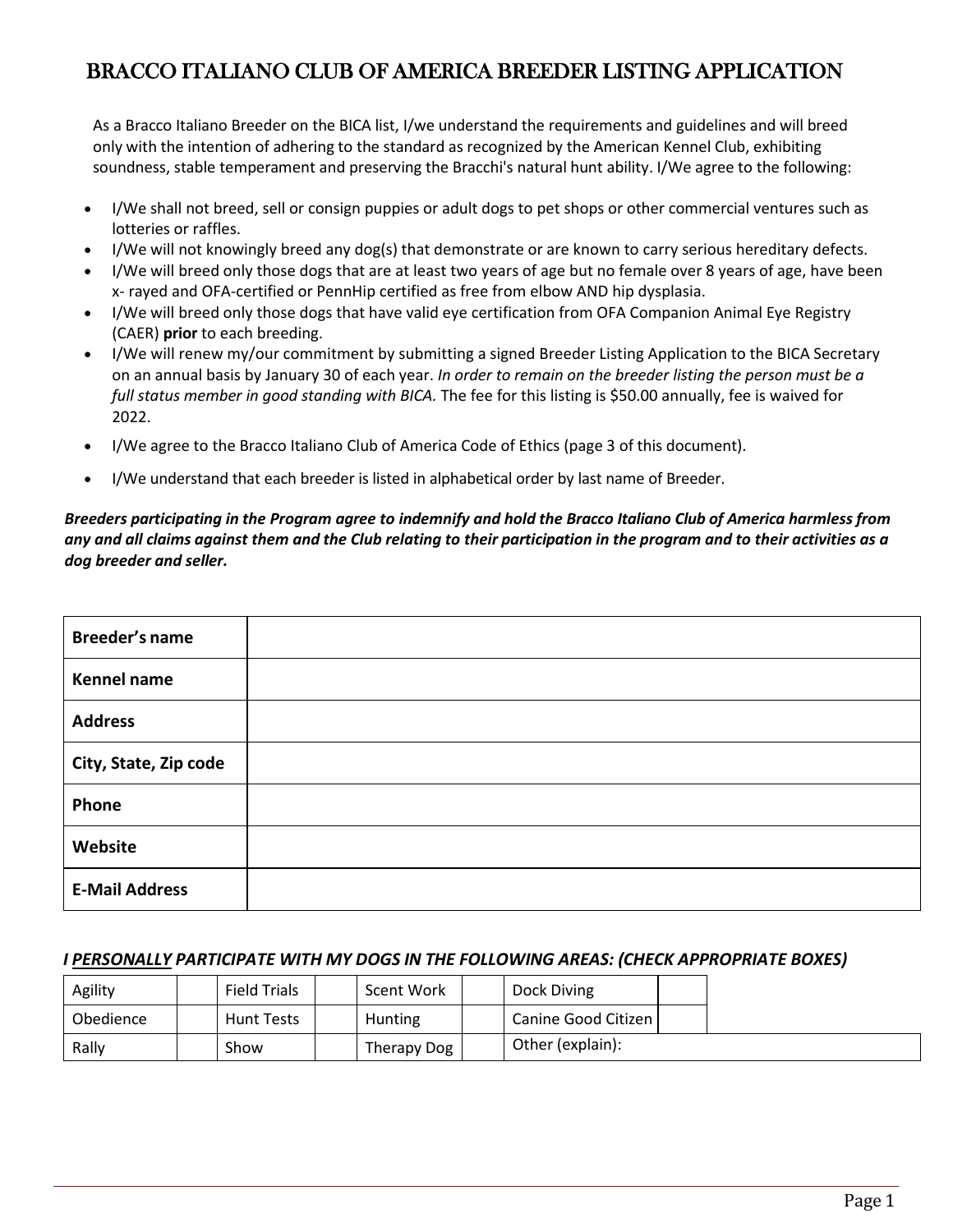#### *SERVICES AVAILABLE:*

| <b>Puppies</b>                     | <b>Stud Service</b>                   | <b>Started Dogs</b> | Other<br>(specify) |  |
|------------------------------------|---------------------------------------|---------------------|--------------------|--|
| <b>Boarding for</b><br>buyers only | <b>Boarding for</b><br>general public | <b>Training</b>     |                    |  |

## *PLEASE FILL IN THE APPROPRIATE ANSWERS BELOW:*

| <b>Registered</b> |  |
|-------------------|--|
| full name of      |  |
| each bracco       |  |
| in kennel         |  |
| (please print     |  |
| clearly!)         |  |
|                   |  |
|                   |  |
|                   |  |
|                   |  |
|                   |  |
|                   |  |
|                   |  |
|                   |  |
|                   |  |
|                   |  |
|                   |  |
|                   |  |
|                   |  |
|                   |  |
|                   |  |

| List memberships<br>to all other dog<br>clubs |  |
|-----------------------------------------------|--|
|                                               |  |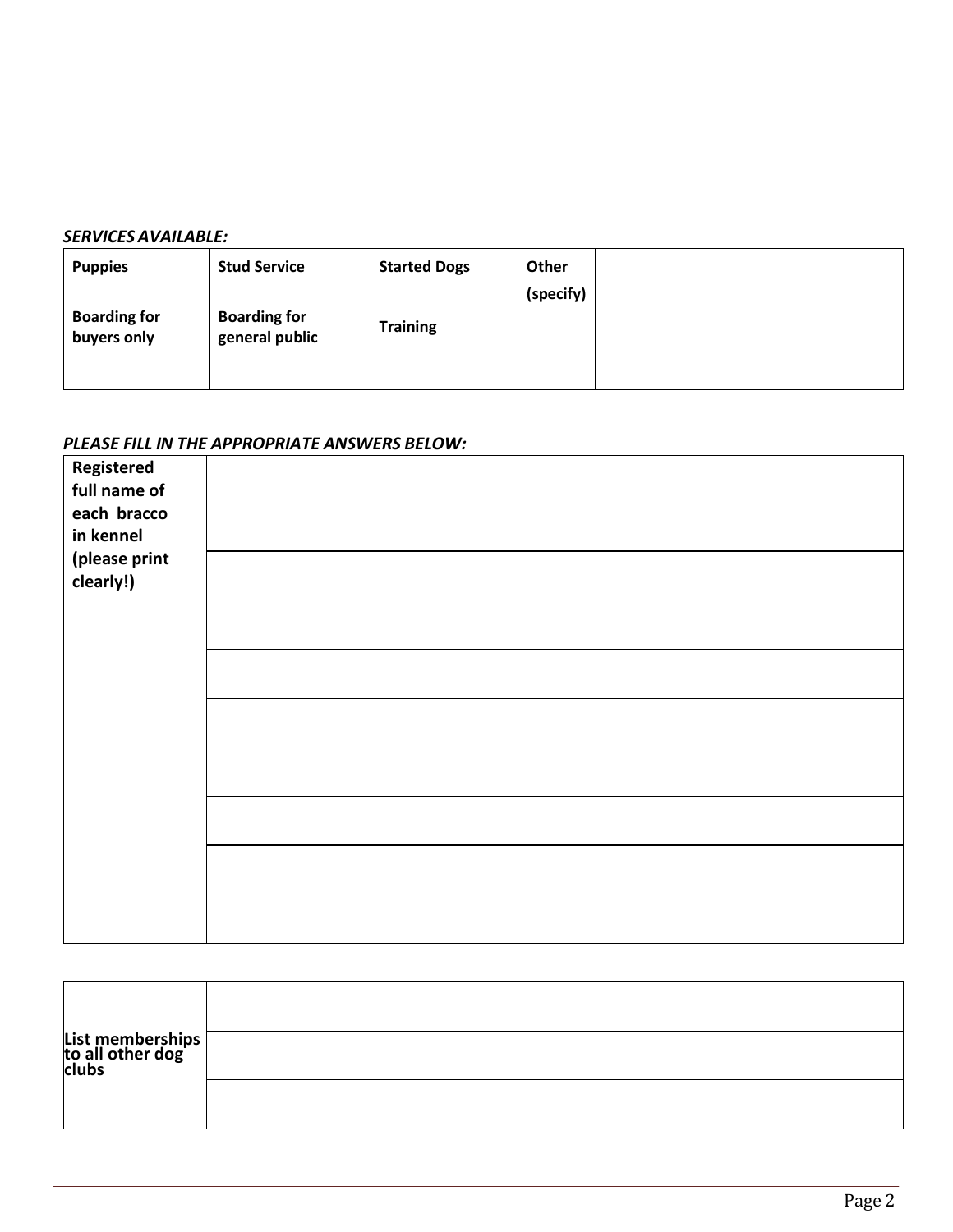## **BICA Code of Ethics:**

### **PREAMBLE**

This Code of Ethics serves as a guide for members of the Bracco Italiano Club of America (BICA) to follow, recognizing their role as guardians of the breed. Explicit in membership in the BICA is the understanding and full acceptance of the Code of Ethics recognizing that a violation or disregard of the Constitution and Bylaws, Code of Ethics or AKC Rules and Regulations may result in discipline up to and including loss of membership from the BICA. This Code of Ethics does not cover every behavior necessary to protect the breed. Therefore, members acknowledge that in all cases their actions are the truest reflection of personal integrity and ethics, commitment to the enhancement of our breed community and their true concern for the welfare of our breed.

### **GENERAL CONDUCT**

As a member of the Bracco Italiano Club of America I shall:

1.Be dedicated to the preservation and welfare of the purebred Bracco Italiano and ensure my actions are in the best interest of the breed

2. At all times exhibit good sportsmanship and good will and conduct myself in a manner which reflects positively on myself, the breed and the BICA

3. Seek the advice and assistance, when needed, of more experienced members on the care and welfare of the Bracco, and if sought out will graciously provide assistance and share the benefits of my knowledge

4. Refrain from the use of any untrue, slanderous or defaming statements against another member, kennel, breeder, a specific dog/kennel, the BICA and Judges, etc. on any public forum including social media

5. Be a responsible dog owner, providing the dogs in my care with a safe and loving home providing them with the best possible care in regard to nutrition, housing, cleanliness and veterinary care

6. Utilize appropriate health testing programs such as OFA, CAER or PennHIP for evaluation of individual traits in all of my Bracco Italiano and make all records public through these organizations.

#### **BREEDING**

Members of the Bracco Italiano Club of America, as guardians of the breed, strive to breed conscientiously, taking responsibility for the lives they produce including responsible placement of all puppies produced by any breeding, to ensure the safety and well-being of the individual dogs and of the breed.

As a breeder, I shall:

1. Educate myself to recognize the correct conformation of the Bracco Italiano, familiarizing myself with the AKC breed standard as well as the breed working standard prior to breeding

2. Strive to improve both the field ability and conformation of dogs within my breeding program

3. Breed only animals that are mature, in good health and who are physically and temperamentally sound

4. Not breed dogs that are known or strongly suspected to be affected with genetically inherited disease that significantly affects longevity or quality of life

5. Make every effort to stay current in my knowledge of genetic problems present in the breed and utilize available testing procedures to detect genetic defects

Health test results should be published by OFA, PennHIPP, CHIC, or appropriate foreign registry

6.Keep accurate records of all breeding per the AKC Rules and Regulations for pedigrees and registrations. BICA encourages that all litters be registered with the American Kennel Club

7. Not supply dogs to retail sellers, auctions, research laboratories or as raffle or other contest prizes

8. Verify to the best of my ability that the purchaser of any puppy or adult dog will be responsible owner and I recognize that my responsibility as a breeder continues for the lifetime of the dog

9. Represent each dog/puppy sold and bred as accurately as possible. BICA recommends providing the new owner with a contract detailing terms of sale, health records of the puppy or dog, pedigree registration forms, BICA membership forms and proof of health and genetic tests of the parents.